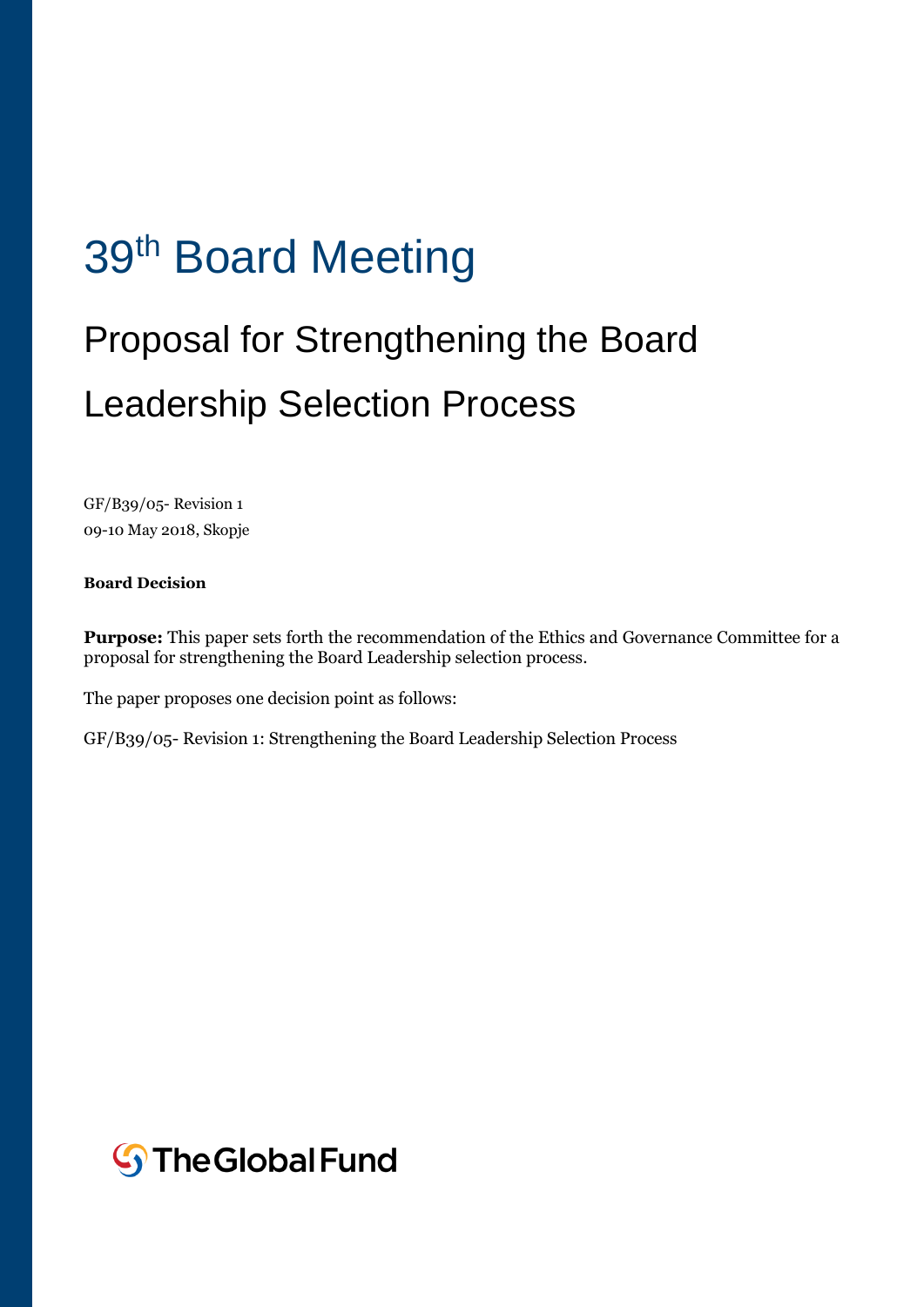## Decision

*GF/B39/DP06: Strengthening the Board Leadership Selection Process*

- *1. The Board notes the recommendation of the Ethics and Governance Committee (the "EGC"), as set forth in GF/B39/05- Revision 1, and acknowledges the need to strengthen the current process for selecting the Chair and Vice-Chair of the Board.*
- *2. Based on the recommendation of the EGC, the Board approves, in principle, the revised process for selecting the Chair and Vice-Chair of the Board as detailed in Section II of GF/B39/05- Revision 1 (the "Revised Board Leadership Selection Process") and the Draft Terms of Reference of the Board Leadership Nomination Committee (the "BLNC ToRs") as provided for in Annex 7 of GF/B39/05- Revision 1.*
- *3. The Board requests the Secretariat to finalize the BLNC ToRs and to prepare the necessary revisions to the core governance documents to implement the Revised Board Leadership Selection Process for review by the EGC and recommendation to the Board for approval ahead of the planned 2018 launch of the call for nominations for Board Chair and Vice-Chair.*

*Budgetary implications of this decision are outlined in GF/B39/05- Revision 1.*

A summary of relevant past decisions providing context to the proposed Decision Point can be found in Annex 3.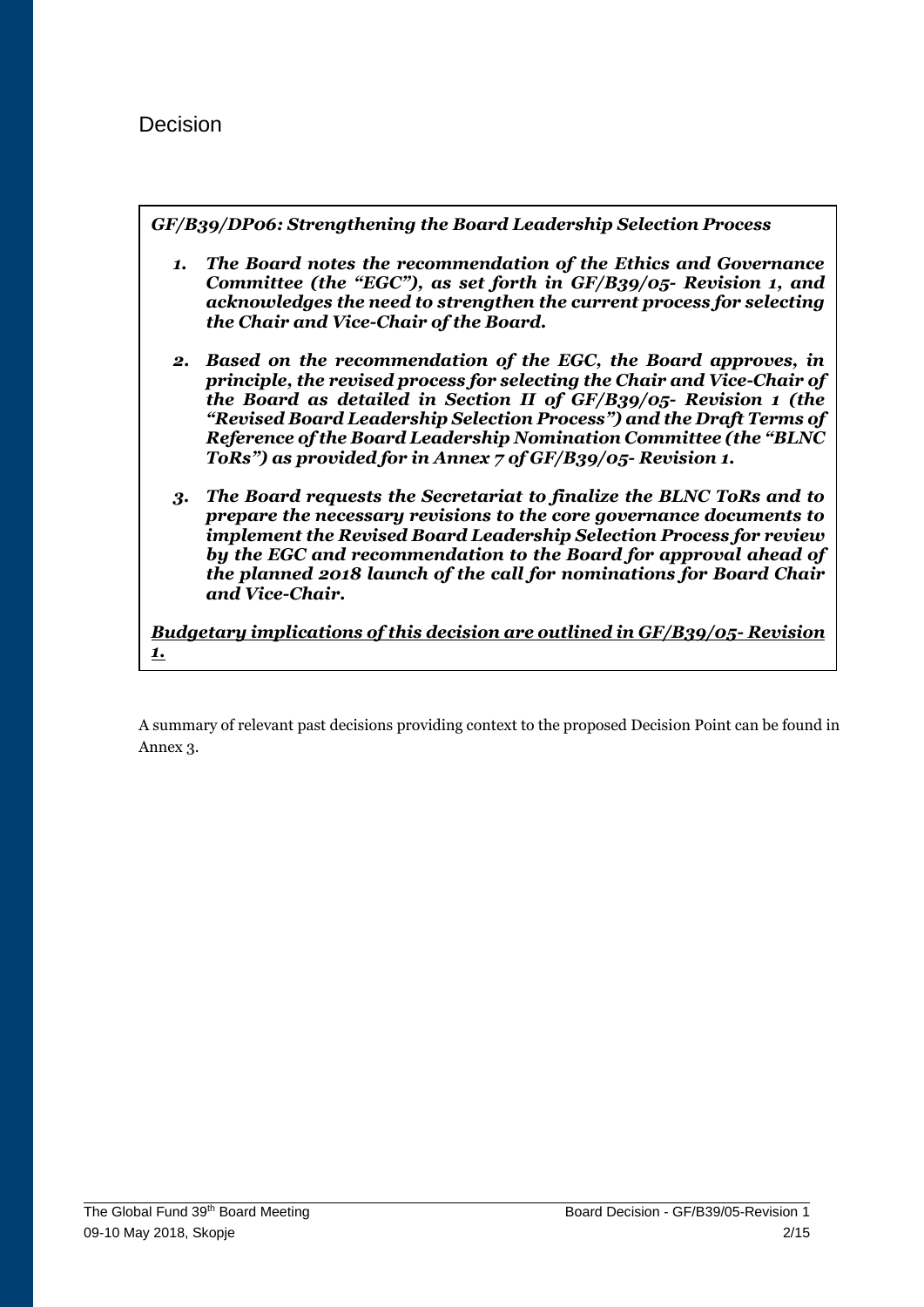# Executive Summary

## **Context**

Experience from the most recent Board Leadership ("BL") selection process, as well as feedback from the lessons learned review, indicate that there are several aspects of the current process that could be strengthened. Enhancing the existing BL selection process also reflects best practice principles and is a key theme of the Governance Action Plan developed by the Ethics and Governance Committee ("EGC")<sup>1</sup> .

## **Questions this paper addresses**

- *A. What is the proposed course of action?*
- *B. What options were considered?*
- *C. What are the next steps?*

## **Conclusions**

- A. This paper outlines the EGC's recommendation to the Board for a proposal for strengthening the BL selection process that will: (1) broaden the pool of highly qualified candidates; (2) promote transparency throughout the selection process; (3) provide an appropriate level of confidentiality to nominees; (4) maintain rotation between the Implementer and Donor voting groups for the final candidates for Board Chair and Vice-Chair; (5) utilize a Board Leadership Nomination Committee ("BLNC"); and (6) make available the expert recruitment services of an executive search firm. Led by a single nomination committee, the proposed process would provide for direct engagement of the two Board voting groups and for the involvement of the non-voting partner constituencies.
- B. Initially, the EGC considered three different options for revising the BL selection process: the first substantially retained the existing process, the second proposed a hybrid process and the third a fully unified process. Following feedback from the Board and further review by the EGC, two new updated options were submitted to the Board constituencies for consultation in February 2018. Based on the input received from the Board consultations, the EGC then endorsed the revised proposal which is presented in this report and which was approved by the EGC on 18 April 2018.<sup>2</sup>
- C. If the Board approves the proposed revised process, the necessary amendments to the core governance documents – in particular the Operating Procedures of the Board and Committees of the Global Fund ("BCOP") and the EGC Charter – and the terms of reference of the BLNC will be submitted to the Board for approval prior to the official launch of the next BL selection process, planned for November 2018.

## **Input Sought**

The Board is invited to approve the Decision Point on page 2: GF/B39/DP06 Strengthening the Board Leadership Selection Process.

## **Input Received**

**.** 

Feedback was received from the Board at the pre-meeting session at the 38th Board Meeting in November 2017. Additional input was received from constituencies in consultations held in mid-February 2018. At its 6th meeting in March 2018, the EGC reviewed and discussed the feedback, and endorsed a proposal, which was shared with Board constituencies and then discussed in a second round of consultations. The EGC recommendation for a proposal to strengthen the BL selection process contained in this paper combines elements of the two options and aims to address the concerns identified with the current process.

<sup>1</sup> GF/EGC05/13, Governance Action Plan and associated annexes, October 2017.

<sup>2</sup> GF/EGC06/EDP01, Proposal for Strengthening the Board Leadership Selection Process, April 2018.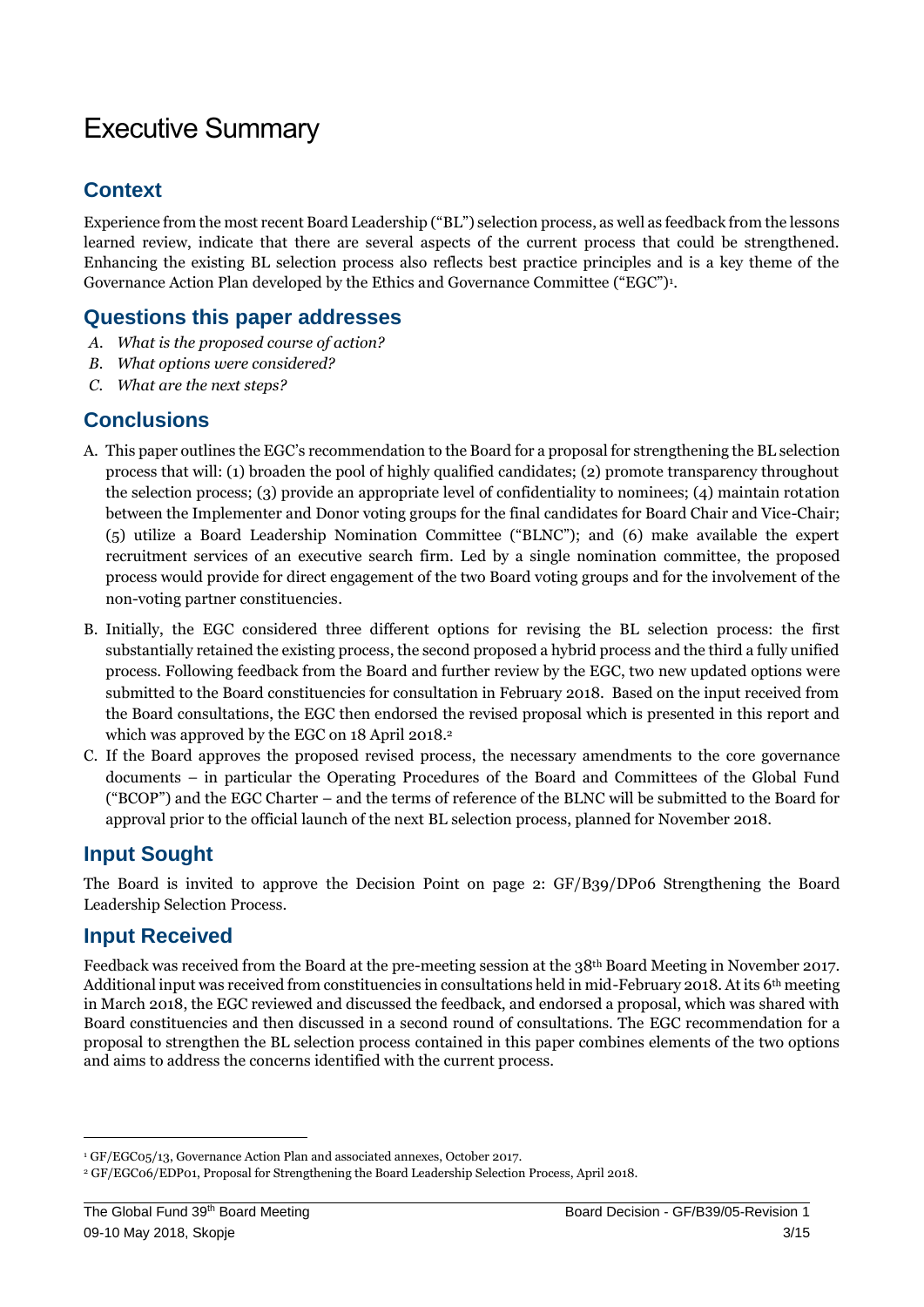# **Report**

# **I. Why the need to revise the selection process?**

- 1. Prior to the launch of the last selection process in 2017 for the current Board Leadership, the EGC had recommended that the Board adopt a new selection process.<sup>3</sup> The initial recommendation was informed by the results of the independent assessments of Board performance in 2015 and 2016 under the Governance Performance Assessment Framework.<sup>4</sup> Feedback received by the EGC revealed certain dissatisfaction with the bifurcated process of rotation, as between the Donor and Implementer voting groups, for the nomination of the Board Chair and Vice-Chair.
- 2. The EGC observed that the historic distinctions between these two voting groups do not necessarily reflect current realities. The EGC noted that the rotation process could result in a Board Leadership who were assumed to represent the interests of their nominating constituency or voting group, rather than serve in the best interests of the Global Fund as an entity. The EGC identified that the current process did not adequately prioritize the importance of complementarity and ability to collaborate between the nominated Chair and Vice-Chair.
- 3. The most recent BL selection cycle was completed in May 2017. A lessons learned assessment identified certain areas, which could be enhanced. These included transparency, broadening the candidate pool, and complementarity of the final candidates. The need to further strengthen Board governance processes was also highlighted in the 2017 Office of the Inspector General Advisory Review on Governance <sup>5</sup> and subsequently identified as a priority by the EGC in the Governance Action Plan.<sup>6</sup>
- 4. The feedback received at the Pre-Meeting Day session at the 38th Board Meeting in November 2017 and the two rounds of recent consultations affirmed the Board's appetite to improve the existing process. Similarly, the Committee Performance Assessment Survey completed in February 2018<sup>7</sup> also highlights the support for change.
- 5. The term of the current Board Leadership conclude in May 2019. It is therefore timely to adopt a revised selection process, to allow for a call for nominations to be launched in November 2018. Moving forward with a revised process now would also allow sufficient time for the necessary amendments to the core governance documents to be prepared and for consideration to be given to whether any revisions to the Terms of Reference of the Board Leadership are needed.
- 6. The proposed new BL selection process aims to strengthen transparency, is objective, effective and competency-based. The proposed process is tailored to the Global Fund community and designed to identify and recruit the best available governance leaders.
- 7. It is expected that the proposed BL selection process would not cost significantly more than the existing process, which also undertook enhanced due diligence. Marginal additional costs will come from the use of an executive search firm, e.g. for outreach.<sup>8</sup>

**.** 

<sup>3</sup> GF/EGC03/ER02, Board Leadership Selection Process, February 2017.

<sup>4</sup><https://www.theglobalfund.org/board-decisions/b33-edp18/>

<sup>5</sup> GF-OIG17-009, April 2017.

<sup>6</sup> GF/EGC05/13, Governance Action Plan and associated annexes, October 2017.

<sup>7</sup> GF/EGC06/11, Global Fund Committee Performance Assessment Survey – Results for Discussion with EGC, Egon Zehnder, March 2018. <sup>8</sup> It is important to note that the total cost of the BL selection process will nevertheless depend on several factors. These include the scope of due diligence and outreach to be undertaken by the executive search firm, and any costs that might be associated with travel either of candidates or the BLNC members. As far as possible, meetings can be held virtually.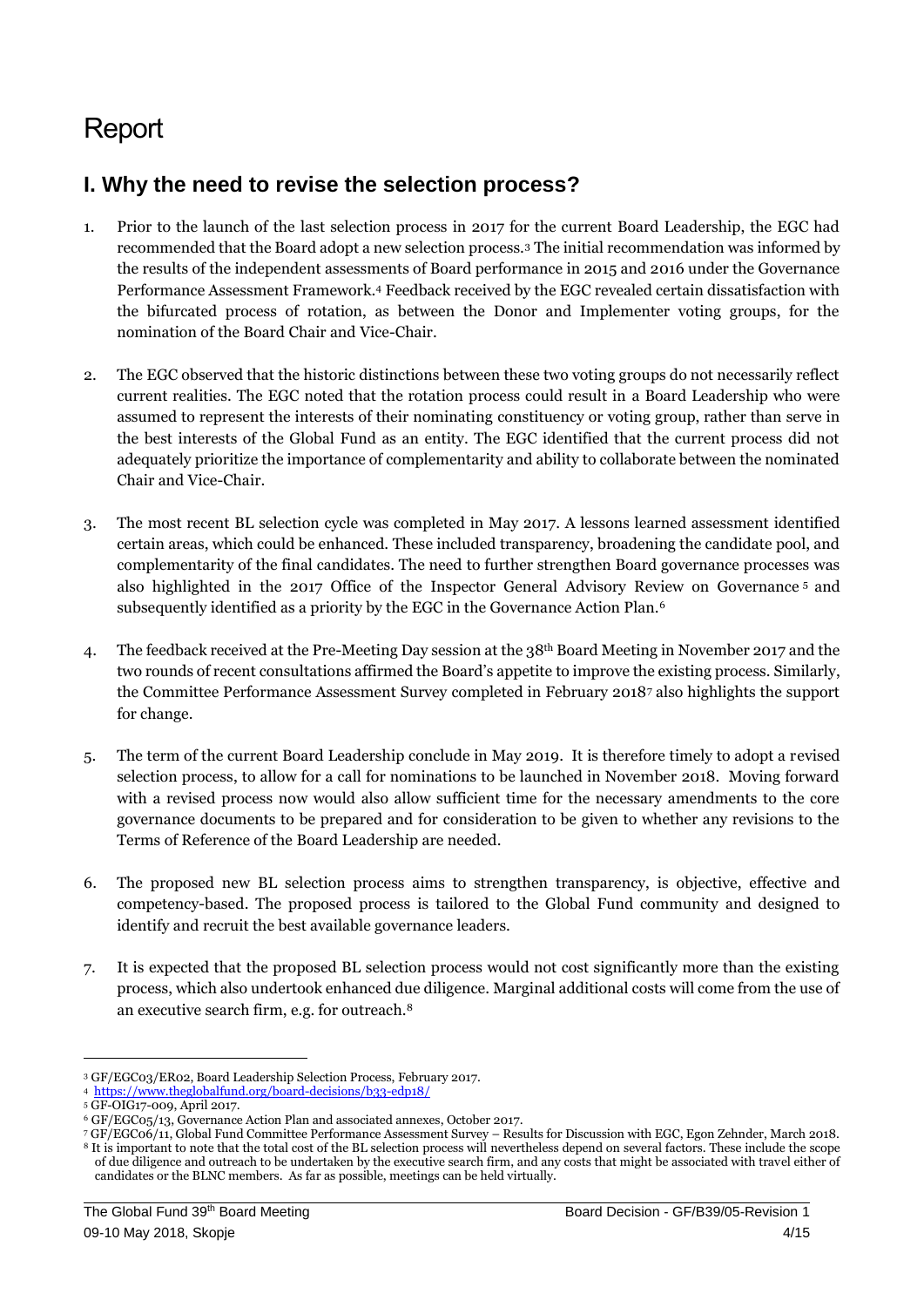# **II. What is the proposed revised Board Leadership selection process?**

- 8. Under the proposed revised BL selection process, a single nomination committee, the BLNC, comprised of three Board constituency members from each voting group and a representative from the non-voting partner Board constituencies (for a total of seven members), will recommend to the Board a final pair of candidates for Board Chair and Vice-Chair. The EGC will recommend the seven individuals to serve on the BLNC for approval by the Board, based on the nominations received from constituencies of the respective voting groups and the non-voting partners.
- 9. The Board Leadership would launch the selection process by issuing a call for nominations for Board Chair and Vice-Chair, open for a two month period, to allow sufficient time for outreach by both the constituencies and an executive search firm, which would be engaged to assist with the selection process.
- 10. Nominations for the Board Chair and Vice-Chair may be identified by Board constituencies or by the executive search firm. Candidates identified by a non-voting partner constituency or the executive search firm must be endorsed by a voting Board constituency. All initial nominations would be submitted to the search firm, and held in strict confidence. After the deadline for submitting nominations has passed, the nominations will be forwarded by the executive search firm in confidence to the BLNC.
- 11. The members of the BLNC will hold a first meeting to define their work plan and formally receive from the executive search firm the full list of nominations for the positions of Board Chair and Vice-Chair. During the first meeting, the BLNC will attribute the candidates, based on the identity of the constituency that nominated or endorsed such candidates, to one or the other of the BLNC sub-committees for review, formed, respectively by the three members representing the Implementer Voting Group and the three members representing the Donor Voting Group.
- 12. Following the first meeting, the BLNC will convene in two separate voting-group specific sub-committees to review the nominations of the respective voting group under a timeline agreed by the BLNC. Each BLNC sub-committee will then endeavor to identify two or three finalist candidates from the nominations pool it reviewed for either the position of Board Chair or Vice-Chair.
- 13. In the event one of the BLNC sub-committees cannot identify at least two suitable candidates for the Board Chair or Vice-Chair's position, the executive search firm will identify additional candidates and will submit them – once they have been endorsed by a constituency from the relevant voting group – for the BLNC sub-committee's consideration.
- 14. The BLNC member representing the non-voting partners may, for the duration that the BLNC subcommittees convene, carry out, as requested, an observer role during the sub-committee deliberations but shall otherwise participate in his/her capacity of member to the meetings of the full BLNC.
- 15. The executive search firm will carry an initial high-level due diligence check on all nominations received before submitting the nominations to the BLNC. The executive search firm and the Ethics Office will carry out additional due diligence checks on the short-listed candidates identified by the BLNC and each of the short-listed candidates will be interviewed by the BLNC. The deliberations and interviews undertaken by the BLNC will be held in strict confidence. The short-listed candidates will be assessed against the Key Competencies and Responsibilities of the Board Leadership (Annex 1 of the BCOP) and the attributes specified in the BL Terms of Reference. In its assessment, the BLNC will take into account the principles of complementarity and of rotation between the two voting groups. The evaluation of each candidate's ethical values and history with respect of Global Fund key strategic issues, including gender diversity and the key populations affected by the three diseases, will also be taken into account.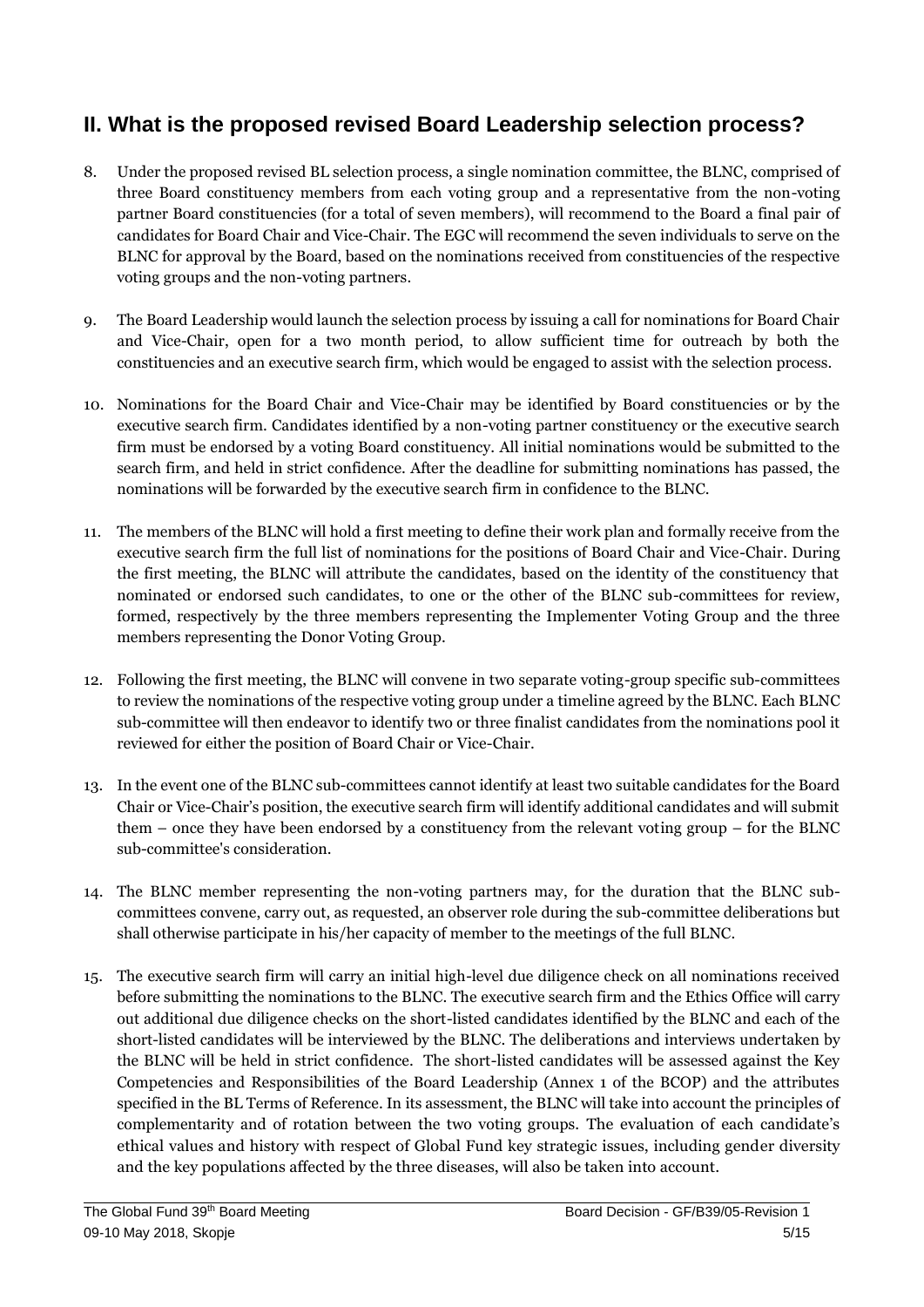- 16. Based on the short-listed candidate interviews and reviews, the BLNC will identify one final candidate for the position of Board Chair and one final candidate for the position of Board Vice-Chair.
- 17. The BLNC will recommend the final pair of candidates for Board Chair and Vice-Chair to the Board and will outline its findings in a report to the Board.

## **III. What are the next steps?**

18. Following the approval of the proposed Decision Point presented on page 2 of this report by the Board at the 39th Board Meeting in May 2018, revisions to the core governance documents will be prepared, reviewed by the EGC, and recommended for adoption by the Board. This could be done by Electronic Decision Point following the Board Meeting in mid-2018 together with the adoption of the BLNC Terms of Reference and the review of the BL Terms of Reference. The BLNC could then be established and the process launched in November 2018 (see Annex 6 for the proposed timeline and Annex 7 for the draft Terms of Reference of the BLNC).

What would be the impact of delaying or rejecting the decision to adopt the new process?

19. Timely adoption of the proposed recommendation is key. If the adoption of the recommendation is delayed or deferred then there will not be sufficient time to put into place the various components of the proposed new BL selection process. In such a situation, the existing BL selection process would continue to be used until such time as a revised process is adopted by the Board. This would be a missed opportunity to learn from past experiences and to enhance Board governance.

## **IV. Recommendation**

20. The Board is requested to approve the Decision Point presented on page 2 of this report.

This document is part of an internal deliberative process of the Global Fund and as such cannot be made public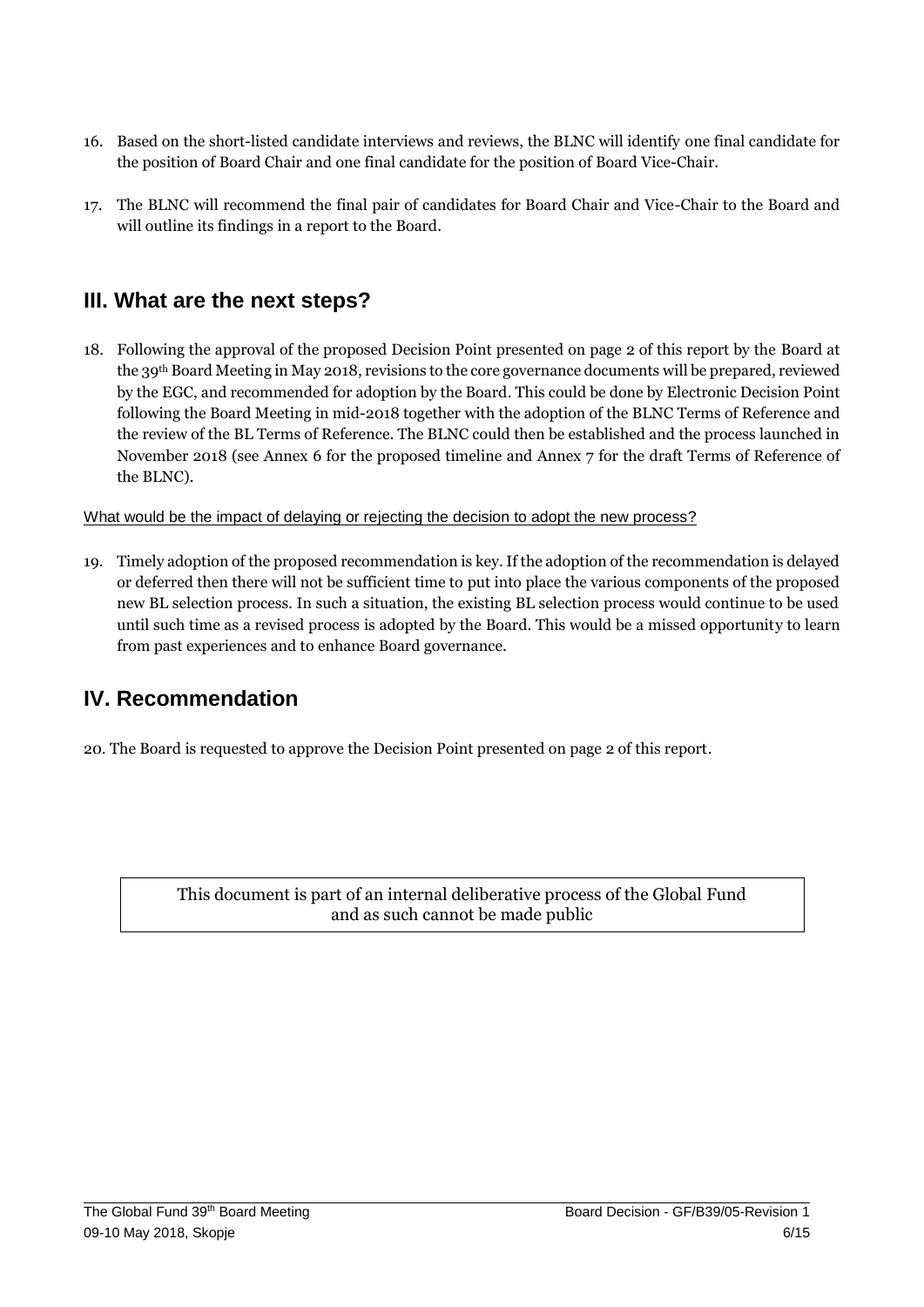## Annexes and background documents

- Annex 1: Overview of the Revised Board Leadership Selection Process
- Annex 2: Summary of Committee Input
- Annex 3: Relevant Past Board Decisions
- Annex 4: Links to Relevant Past Documents & Reference Materials
- Annex 5: Frequently Asked Questions
- Annex 6: Overview of the Planned Timeline
- Annex 7: Draft Terms of Reference for the Board Leadership Nomination Committee

# **Annex 1 – Overview of the Revised Board Leadership Selection Process**

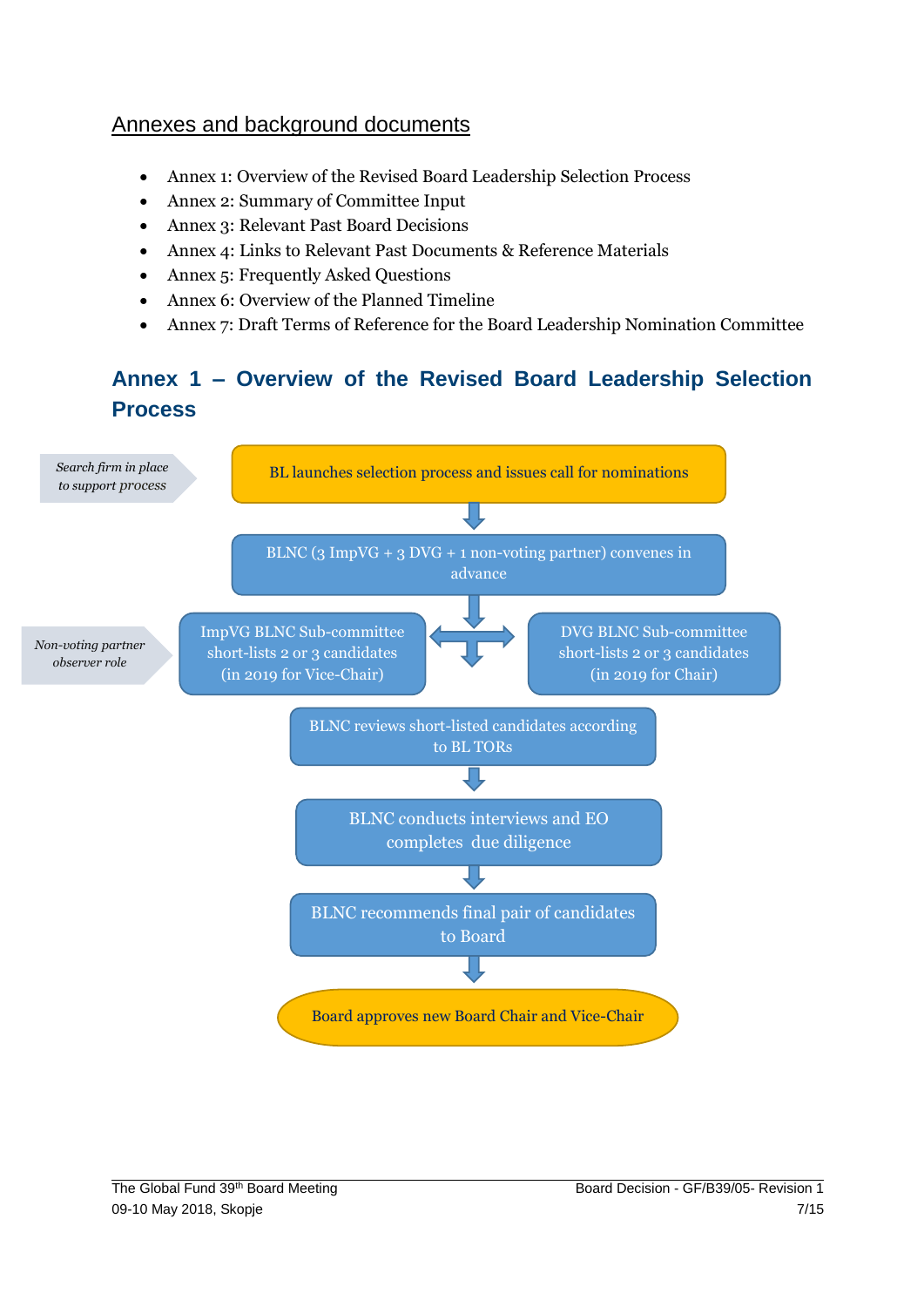# **Annex 2 – Summary of Committee Input**

## *Excerpt from the Action Items of the Sixth EGC Meeting 13 - 15 March 2018*

|                                    | The EGC reviewed the feedback from the recent Board consultations. As there was    |  |  |
|------------------------------------|------------------------------------------------------------------------------------|--|--|
|                                    | no clear preference for either option submitted to the Board for consultation, the |  |  |
| <b>Board Leadership</b>            | EGC endorsed a revised process which aims to address the issues identified.        |  |  |
| <b>Selection Process</b>           | There was significant discussion about whether the process outlined would be       |  |  |
|                                    | likely to attract or deter the sort of candidates that the GF might want.          |  |  |
| 39th Board Meeting:                | Next steps:                                                                        |  |  |
| $\triangleright$ Submission to the | OBA to schedule the consultation calls with the Board for the last week of         |  |  |
| Board for Approval                 | March.                                                                             |  |  |
|                                    | ii. finalize and send the Consultation Package by the end of the third week in     |  |  |
|                                    | March 2018                                                                         |  |  |
|                                    | iii. EGC to finalize recommendation based on input received from further           |  |  |
|                                    | consultations, so that it may be submitted to the Board for approval at the        |  |  |
|                                    | 39th Board Meeting in May 2018.                                                    |  |  |
|                                    |                                                                                    |  |  |

# **Annex 3 – Relevant Past Board Decisions**

| <b>Relevant Past Decision Points</b>                                                                                                                        | Summary and Impact                                                                                                                                                                                                                                                                                                                                                                                                                                                                                                                                         |
|-------------------------------------------------------------------------------------------------------------------------------------------------------------|------------------------------------------------------------------------------------------------------------------------------------------------------------------------------------------------------------------------------------------------------------------------------------------------------------------------------------------------------------------------------------------------------------------------------------------------------------------------------------------------------------------------------------------------------------|
| GF/B37/DP03, Board Chair and Vice-<br><b>Chair Terms of Reference, by decision of</b><br>the Board at the Thirty-Seventh Board<br><b>Meeting</b> (May 2017) | On 3 May 2017, the Board adopted Terms of<br>Reference for the Chair and Vice-Chair of the<br>Board as set forth in Annex 1 of $GF/B37/22$<br>Revision 1, which entered into force at the<br>conclusion of the Thirty-Seventh Board Meeting.<br>These Terms of Reference supersede all previous<br>versions adopted by the Board.                                                                                                                                                                                                                          |
| GF/BR2017/DP05 at the Board Retreat<br>in February 2017, Amendment to the<br><b>Board Leadership Terms of Reference</b><br>(February 2017)                  | On 28 February 2017, the Board adopted<br>revisions to the Terms of Reference to the Chair<br>and Vice-Chair of the Global Fund Board.                                                                                                                                                                                                                                                                                                                                                                                                                     |
| GF/B34/EDP07 Enhanced Governance<br><b>Structure</b> (January 2016)                                                                                         | The Board adopted the Charter of the EGC, and<br>revised Operating Procedures for the Board and<br>Committees. Together, these provide for the<br>EGC's role in overseeing the Board leadership<br>selection process, and for receiving and<br>reviewing candidate nominations from the<br>Donor and Implementer Voting Groups<br>respectively, to advise the outgoing Board Chair<br>and Vice-Chair on the nominated candidates<br>(Operating Procedures subsequently amended<br>in April 2016, GF/B34/EDP21, with no impact<br>on the above provisions.) |
| By decision of the Board by electronic<br>vote on 13 December 2012,                                                                                         | On 20 November 2014, the Board approved the<br>Governance Plan for Impact, which entirely                                                                                                                                                                                                                                                                                                                                                                                                                                                                  |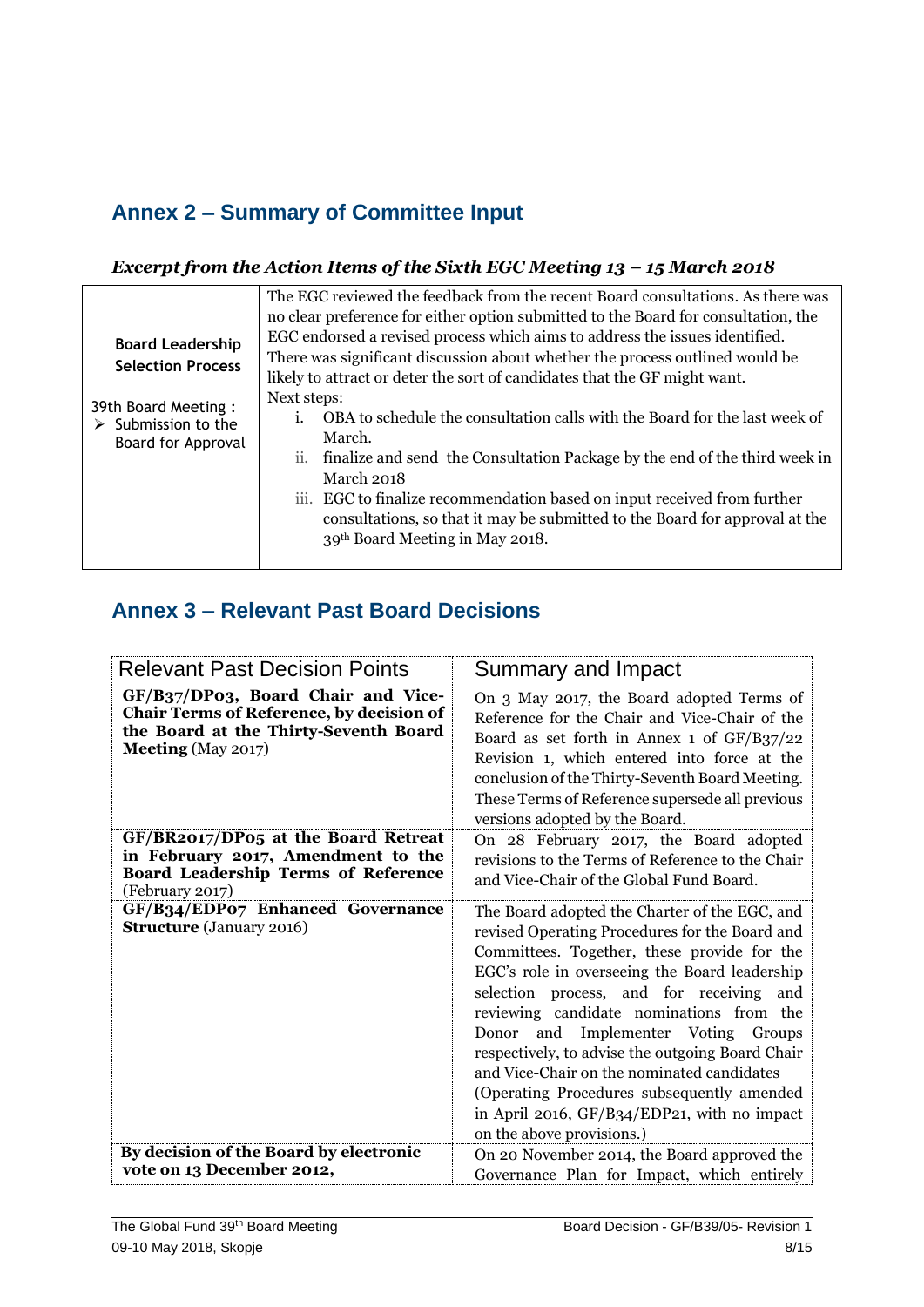| <b>Relevant Past Decision Points</b>                                                                                                                                                                              | Summary and Impact                                                                                                                                                                                                                                                                    |
|-------------------------------------------------------------------------------------------------------------------------------------------------------------------------------------------------------------------|---------------------------------------------------------------------------------------------------------------------------------------------------------------------------------------------------------------------------------------------------------------------------------------|
| GF/B28/EDP04, at the Thirty-Second<br>Board Meeting by GF/B32/DP05,<br><b>Approving the Governance Plan for</b><br><b>Impact</b> (November 2014)                                                                  | superseded GF/B28/EDP04 on the Terms of<br>Reference of the Chair and Vice-Chair of the<br>Global Fund Board.                                                                                                                                                                         |
| $GF/B19/DP10$ , as amended<br>the<br>at<br><b>Twenty-Second Board Meeting</b><br>$\mathbf{b} \mathbf{v}$<br>GF/B22/DP06, Board Chair and Vice-<br><b>Chair Nomination and Election Process</b><br>(December 2010) | On 6 May 2009, the Board approved the terms<br>of reference for the Chair and Vice-Chair of the<br>Board, as laid out in Attachment 6 of GF/B19/4.<br>On 15 December 2010, the Board approved the<br>amendments to the Board Chair and Vice-Chair<br>nomination and election process. |

## **Annex 4 – Relevant Past Documents & Reference Materials**

Past reports and reference materials:

- o Egon Zehnder and Office of Board Affairs, *Principles to Guide Changes to Board Leadership TORs and Selection Processes*(February 2017)
- o GF/EGC03/ER02, *Revised Board Leadership Selection Process* (February 2017)
- o GF/EGC04/04, *Board Leadership Selection Lessons Learned – Initial Findings* (July 2017)
- o J. Dubinsky, *Over-arching principles for proposing a new selection process for Board Leadership at the Global Fund* (August 2017)
- o GF/EGC05/08 *Revised Board Leadership Selection Process: Key Points for Discussion* (October 2017)
- o GF/B38/22, *Strengthening the Board Leadership Selection Process* (November 2017)
- o Board Consultation Package, *Strengthening the Board Leadership Selection Process*, EGC (2 February 2018)
- o GF/EGC06/07, *Strengthening the Board Leadership Selection Process: Summary and Discussion of Consultation Input* (March 2018)
- o Board Consultation Package, *Proposal for Strengthening the Board Leadership Selection Process*, EGC (26 March 2018)
- o GF/EGC06/ER01, *Proposal for Strengthening the Board Leadership Selection Process*, EGC (April 2018)

# **Annex 5 – Frequently Asked Questions**

1. *How does the process preserve the principle of rotation and the ownership of the outcome of each voting group?*

While the recommendation to the Board for the Chair and Vice-Chair positions will be made by the unified BLNC, the nominees for each role will be shortlisted only by representatives of BLNC subcommittee of the respective voting group. Also, before being recommended by the EGC to the Board for approval, the members of the BLNC are nominated by constituencies of both voting groups and the non-voting group, ensuring continued Board ownership of the process.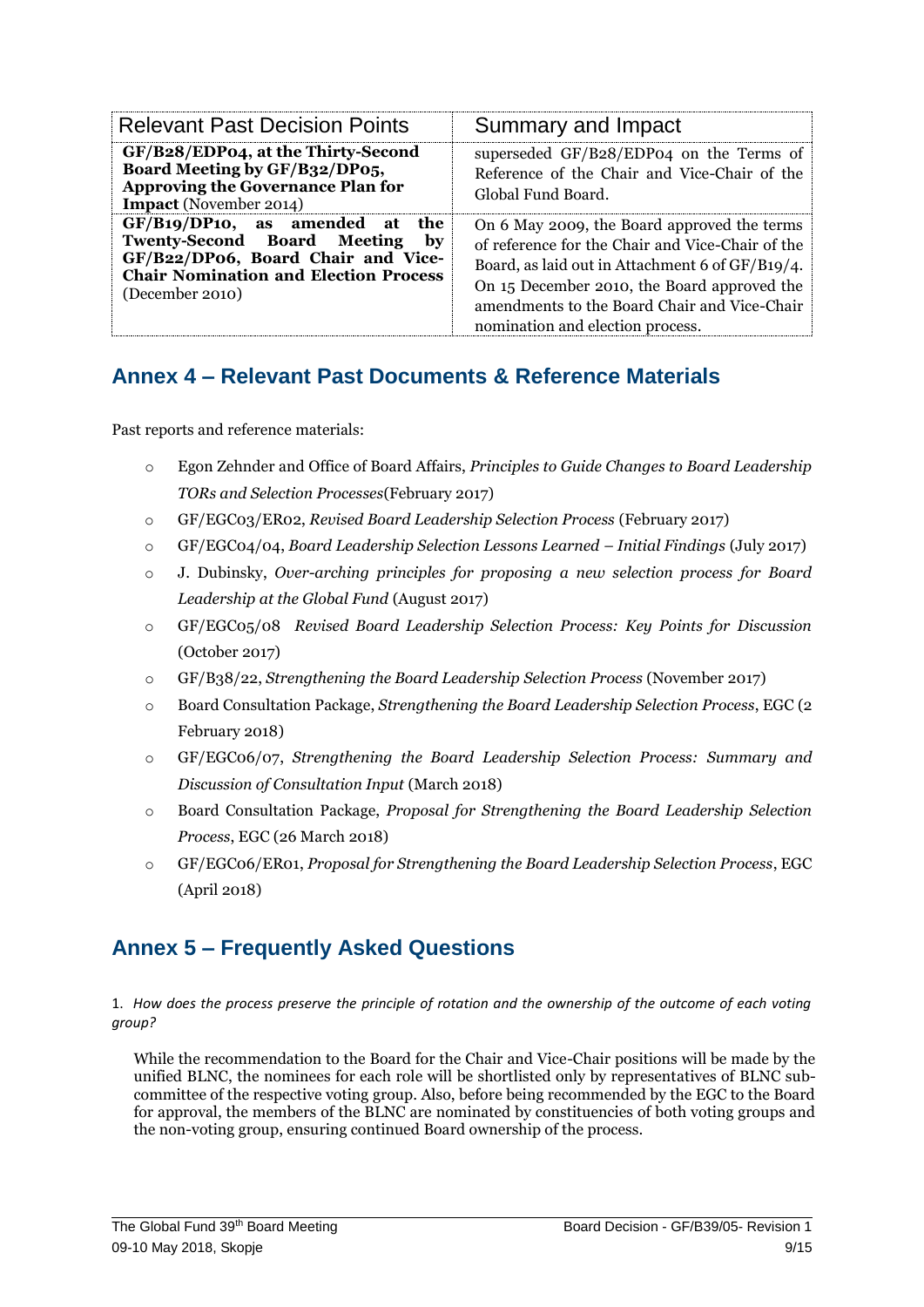2*. For purposes of consideration and rotation, on what basis will candidates be attributed to one or the other voting groups? Do the candidates themselves have any say in this decision?*

Nominations proposed by constituencies and the search firm clearly need to specify for which role (Chair or Vice-Chair) they are made. Nominations proposed by a voting constituency will automatically be attributed to the voting group of the said voting constituency and considered for the corresponding role (in 2019 Board Chair for the Donor Voting Group, Board Vice-Chair for the Implementer Voting Group).

Candidates who are not proposed by a specific voting constituency will need to be endorsed by a voting constituency and will consecutively be attributed to the voting group of the said voting constituency and considered for the corresponding role. The shortlisting of candidates for each role will then be undertaken by the respective BLNC sub-committee of the relevant voting group.

3. *How does the process increase the pool of candidates?*

Candidates can be identified by all constituencies (voting and non-voting) but also through the executive search firm. An executive search firm will increase, not only the outreach beyond the immediate constituencies, but also attract candidates who might not have considered a nomination before. Experience with past IG and ED appointments showed that most candidates that were eventually shortlisted or appointed had initially been identified by the executive search firm rather than constituencies themselves. Further professionalization of the process is expected to attract those candidates who might have been hesitating to apply before.

4. *Can each voting constituency nominate more than one candidate?*

Yes, and there are several ways how they can do so. Voting constituencies can identify and nominate candidates themselves directly. They can also actively advise the search firm about the preferred profile they would be looking for and consider endorsing candidates once the search firm has identified such candidates. Lastly, they can consider endorsing candidates that the executive search firm has independently identified.

#### 5. *What will be the role of the executive search firm?*

The executive search firm will assist with outreach, identifying suitable candidates, and providing background information on all candidates considered by the BLNC. Once the BLNC sub-committees have put forth the short-listed candidates, the main task of the executive search firm will be to expand due diligence and background checks on the short-listed candidates. The search firm cannot nominate candidates themselves. The BLNC will only consider candidates that have been nominated or endorsed by a voting constituency.

#### 6. *How does the executive search firm know which kind of persons to look for?*

An effective identification of suitable candidates depends on clear expectations described in the Board Leadership Terms of Reference. These Terms of Reference will be proposed for Board review before the search process is launched. Based on these Terms of Reference, the search firm will engage with board constituencies which aspects of the profiles of candidates as described in the Terms of Reference would be particularly desirable so that voting constituencies would eventually endorse them. The search firm would then identify additional candidates and suggest them for endorsement to a relevant voting constituency.

#### 7. *How can this process attract globally known leaders?*

In order to attract top-class candidates, experience and expert advice suggest that the process needs to be professionally managed, protect the confidentiality of candidates, particularly those that are unsuccessful, and that it is completed quickly. The revised process is designed in this manner, involving the services of an executive firm for managing candidate contacts, keeping all sensitive information to a committee of 7 individuals (a setting which has demonstrated effective confidentiality in the past four recruitment processes for the ED and Inspector General), and coming to a quick Board decision once the BLNC has concluded its work.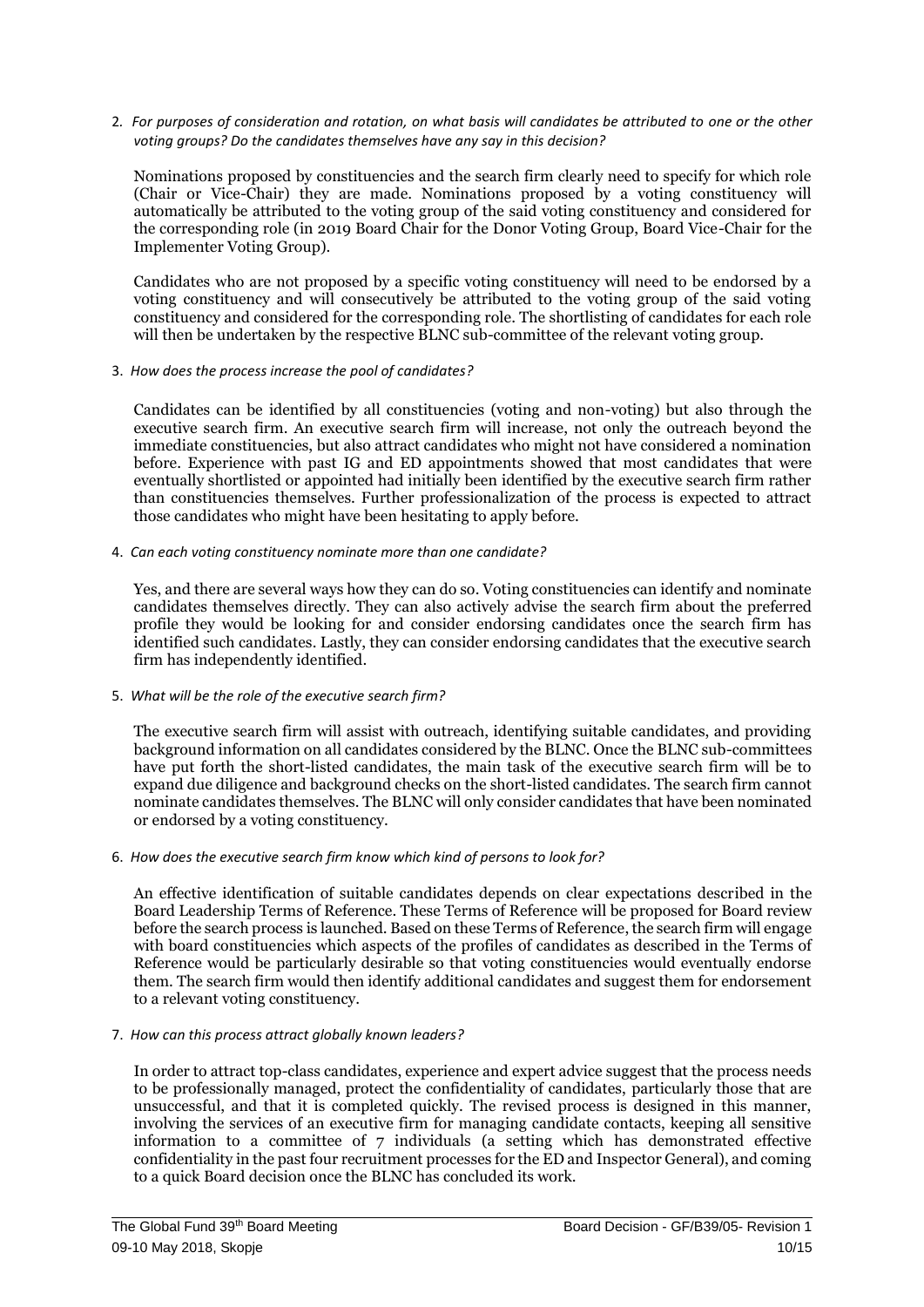#### 8. *How does this process increase coherence?*

The BLNC meets first to discuss and agree principles and timelines for the shortlisting to be undertaken by each BLNC sub-committee and therefore ensures that both sub-committees shortlist their respective candidates in a coherent manner. Based on the shortlisting of each sub-committee, the BLNC is best placed to put forward a complementary set of final candidates as its membership overlaps with each sub-committee. The involvement of an executive search firm ensures that candidate contact and management is done in the professional manner expected for such positions.

#### 9. *How quickly can the entire process be completed?*

It is expected that the whole process will take approximately 4 months including the December/January holiday period. The longest part of the process will be the outreach for qualified candidates, which will last roughly 2 months. In order to make the process even quicker, the EGC recommends that the appointment decision for the next selection process be taken by electronic decision point before the 41st Board Meeting in May 2019.

10. *What will happen if either of the two BLNC Sub-committees fail to identify three finalist candidates? Alternatively, what would happen if either of the BLNC Subcommittees presents only one finalist candidate?*

Should either of the BLNC sub-committees put forth less than two candidates, the executive search firm will suggest additional candidates for consideration by the respective BLNC sub-committee following the endorsement of the candidate by a voting constituency. It is incumbent upon all Board constituencies to promote a robust Board Leadership recruitment process in order to ensure complementarity and collaboration between the Board Chair and Vice-Chair.

11. *How can all of the Board constituencies (voting and non-voting) participate in identifying global leaders who are willing to serve in these two key governance roles?*

Participation of all constituencies in the outreach for potential candidates will be critical for identifying the highest qualified candidates for the roles of Board Chair and Vice-Chair. The executive search firm will be able to identify additional candidates for constituency endorsement. A key factor in attracting the candidates will be well-defined Board Leadership Terms of Reference, which clearly outline the expectations of the Board for the two positions.

12. *Once the final short-listed candidates are identified, how will the BLNC narrow the field down to the final two individuals?* 

After the two BLNC sub-committees have put forth the short-listed candidates, the BLNC will review the nominations and interview up to six short-listed candidates. The BLNC will review each candidate's qualifications based on the Key Competencies and Responsibilities of Board Leadership as provided for under Annex 1 of the BCOP and the minimum attributes outlined in the Board Leadership Terms of Reference as approved by the Board. The evaluation of each candidate's ethical values and history with respect of Global Fund key strategic issues, including gender diversity and the key populations affected by the three diseases, will also be taken into account. Following careful review, which will include consideration of the complementarity of the final candidates, the BLNC will then recommend a final pair of candidates for Board Chair and Vice-Chair for the Board to approve, based on the shortlist of 3 candidates presented by each BLNC subcommittee.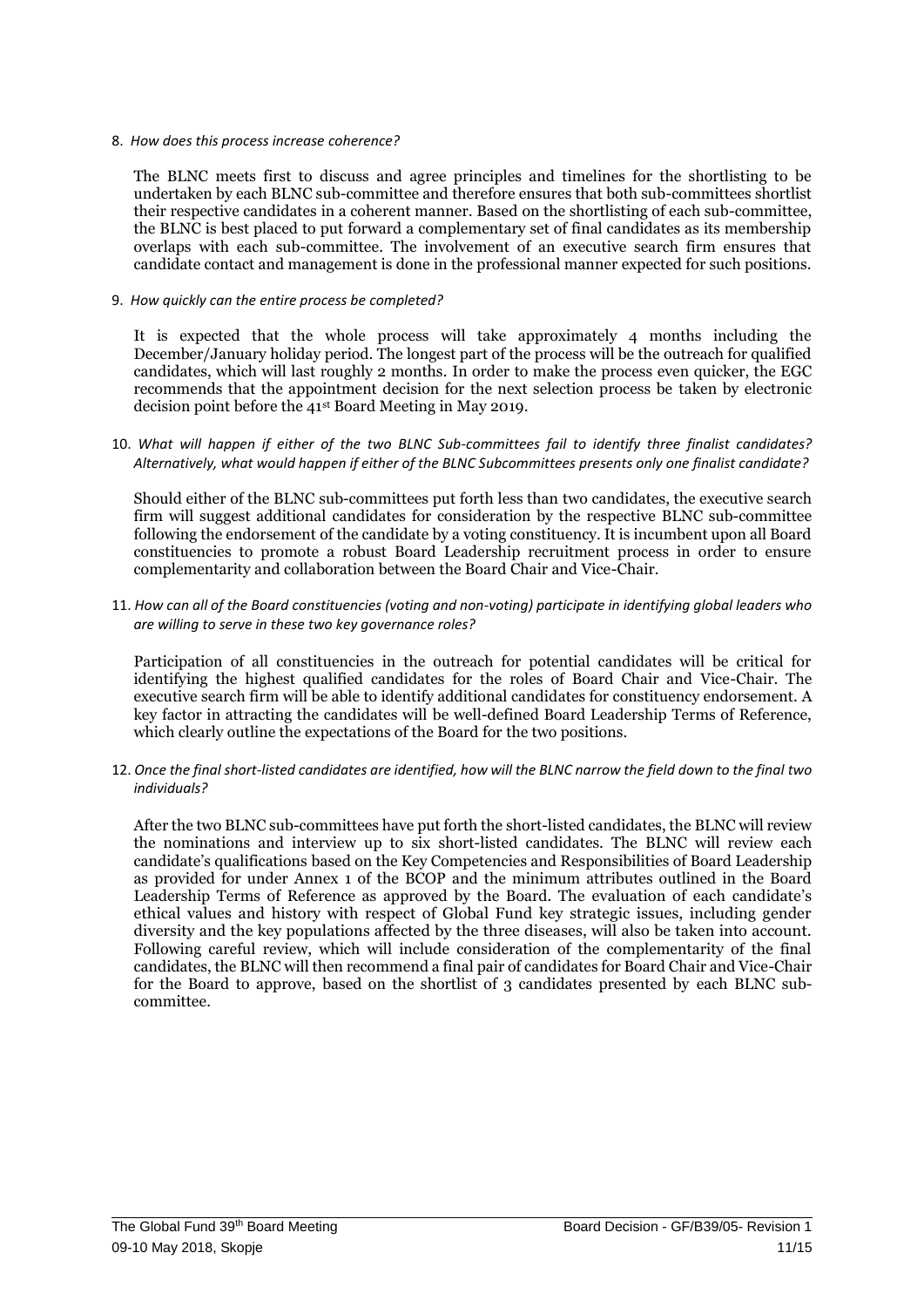## **Annex 6 – Overview of the Planned Timeline**

**Overview of steps leading up to launch of BL selection process in November 2018**

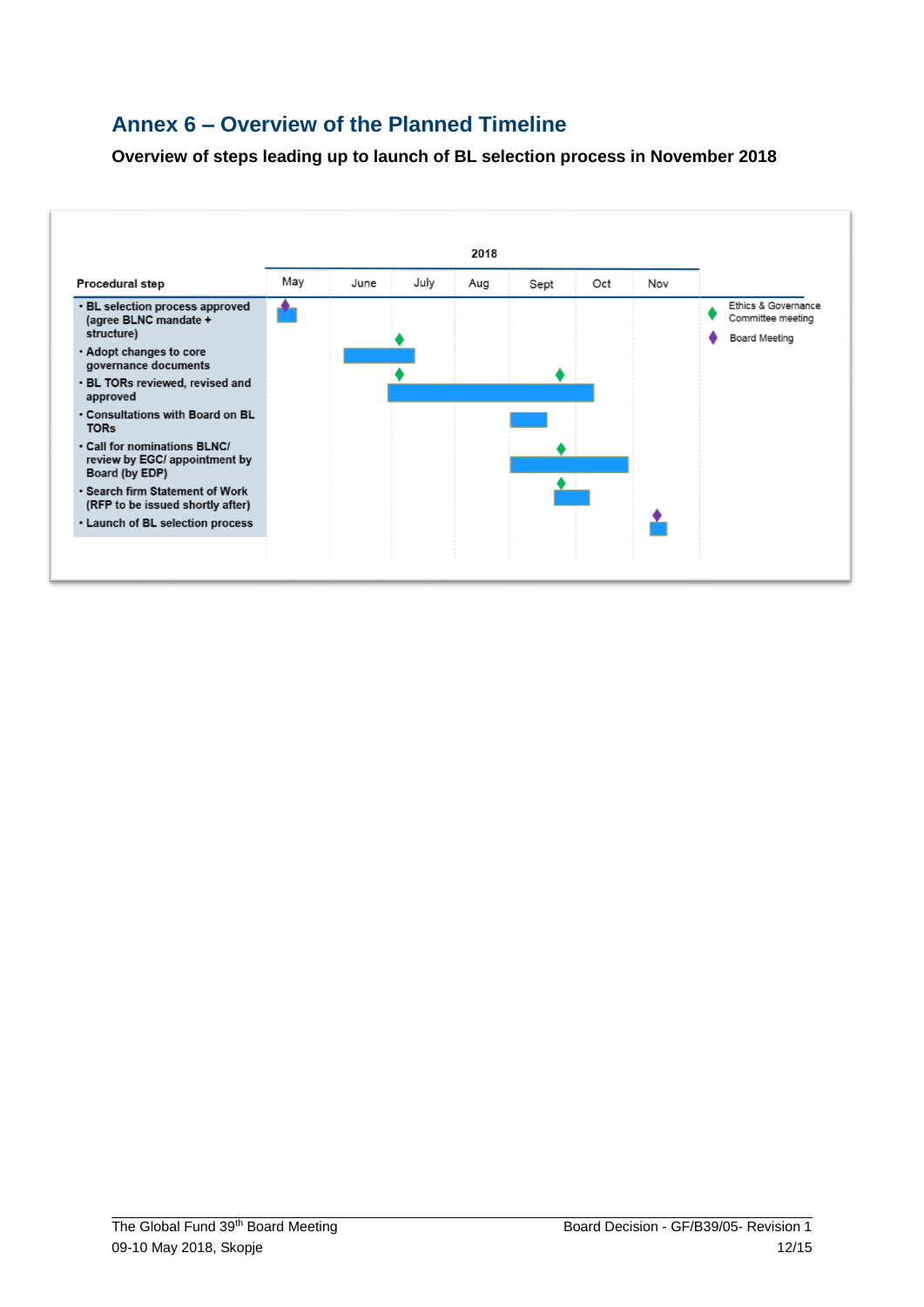## **Annex 7 – Draft Terms of Reference for the Board Leadership Nomination Committee**

### **Terms of Reference for the Board Leadership Nomination Committee, approved by the Board on [date] pursuant to [GF/XX/DPXX]**

#### **Purpose and engagement**

- 1. The purpose of the Board Leadership Nomination Committee ("BLNC") is to assist the Board of the Global Fund ("the Board") with the selection of the Chair and Vice-Chair of the Board. The BLNC reports directly to the Board and its mandate shall expire on the appointment by the Board of the new Chair and Vice-Chair.
- 2. While the BLNC reports to the Board, the Ethics and Governance Committee ("EGC") shall be responsible for the oversight of the overall Board Leadership selection process and the due diligence review process. To this end the BLNC shall keep the EGC informed of the performance of its mandate, including with respect to any work plans, time-bound deliverables, and seek as appropriate the EGC guidance on any issues or controversies that arise in the context of the selection process.
- 3. The Ethics Officer shall advise the BLNC and the EGC on all due diligence and conflicts of interest issues in accordance with the Terms of Reference of the Ethics Officer.

#### **BLNC membership**

- 4. Membership of the BLNC shall comprise of seven persons, including a Chair and Vice-Chair. The BLNC members shall be recommended by the EGC to the Board for approval and shall include:
	- a. **Three Board constituency members** nominated by constituencies from the implementer voting group, and forming the Implementer Voting Group BLNC Sub-committee;
	- b. **Three Board constituency members** nominated by constituencies from the donor voting group, and forming the Donor Voting Group BLNC Sub-committee; and,
	- c. **One Board constituency member** nominated by and representing the non-voting partner constituencies.
- 5 . To the extent possible, the members of the BLNC will bring skills in the specific task of identifying and interviewing top executive talent, such as, for example, knowledge and experience with modern executive recruitment and selection techniques.
- 6. In addition to his/her membership role, the Chair of the BLNC shall provide coordination support and shall report to the Board on behalf of the BLNC.
- 7. In the event the Chair is unavailable to perform his/her duties, the Vice-Chair shall step in on his/her behalf. The Chair and Vice-Chair shall have voting capacity.
- 8. All seven BLNC members shall serve in the best interests of the Global Fund.
- 9. In the exceptional event that a member of the BLNC may no longer serve as a member, the EGC shall appoint a new member coming from the same group as the original member as outlined in para. 4 above.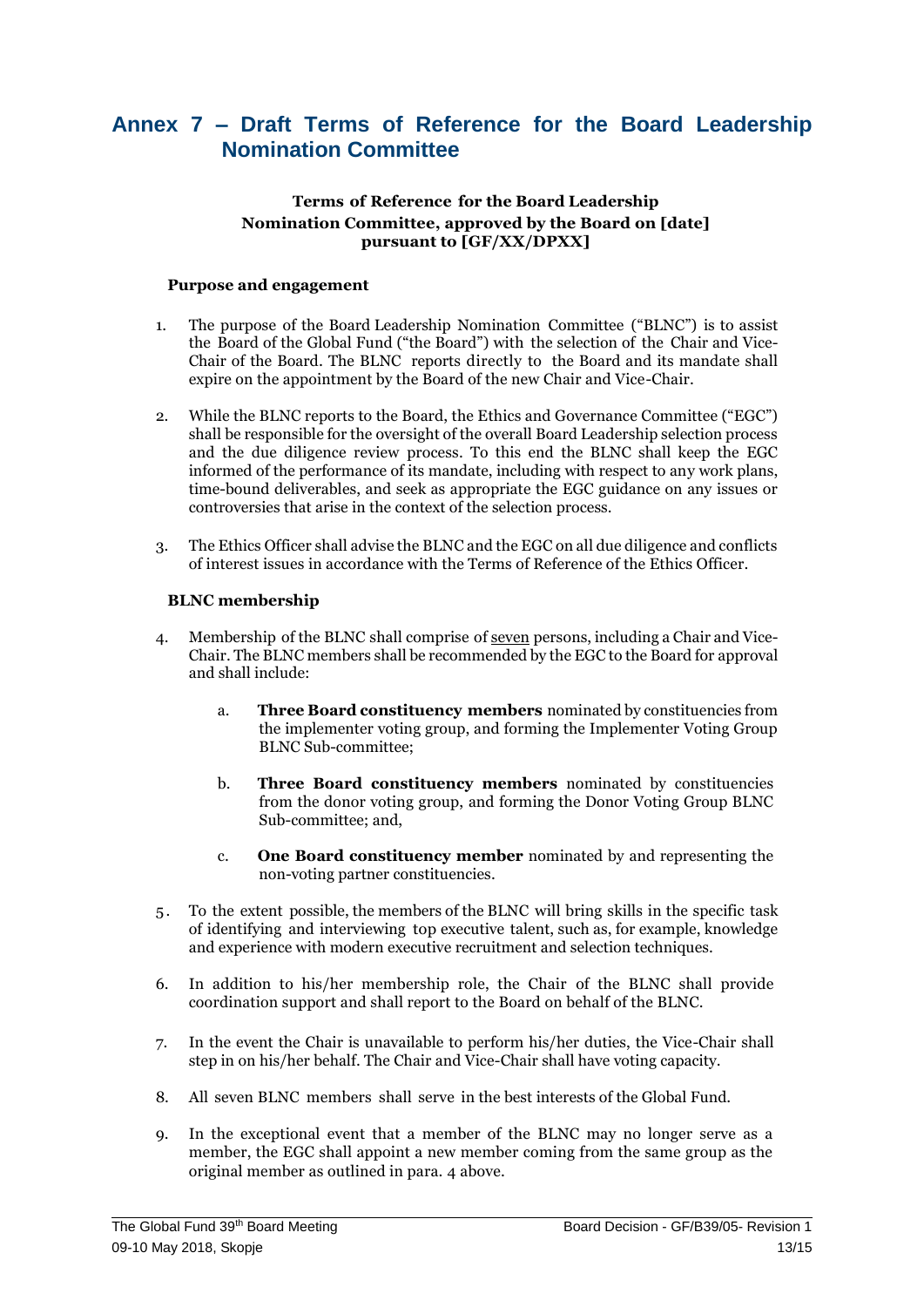#### **BLNC Sub-committees role**

- 10. The Implementer and Donor BLNC Sub-committees shall each convene separately to identify and put forth, under commonly agreed principles and timeline, up to three candidates for either Chair or Vice-Chair, as applicable. The BLNC member from the non-voting partners may, as requested, act as an observer when the two BLNC Subcommittees convene but shall otherwise participate in his/her capacity of non-voting member to the meetings of the full BLNC.
- 11. In the event that a BLNC Sub-committee puts forth fewer than three candidates, the executive search firm supporting the Board Leadership selection process shall assist Board constituencies in identifying and putting forth additional qualified nominations for review by the BLNC.

#### **Work plan**

- 12. The BLNC shall define and undertake its work according to a strategic work plan agreed between its members. The principal task of the BLNC shall be to review nominations, interview short-listed candidates and to present the final pair of candidates for Board Chair and Vice-Chair to the Board for appointment.
- 13. Specifically, the BLNC shall:
	- a. Direct and oversee the work of the executive search firm to receive and compile a list of candidate nominations for the roles of Board Chair and Vice-Chair. The executive search firm will also assist the constituencies in carrying out an extensive outreach to identify highly skilled candidates so that the BLNC Sub-committees may then each confirm two or three candidates from their respective voting group;
	- b. Coordinate the enhanced due diligence and background checks undertaken by the executive search firm and support the Ethics Officer in undertaking conflicts of interest assessments;
	- c. Provide to the Board:
		- i. a final pair of candidates for Board Chair and Vice-Chair that represent the highest qualified candidates for the roles based on the Key Competencies provided for in Table 4 of Annex 1 of the BCOP and the Terms of Reference of the Board Chair and Vice-Chair as approved by the Board, also taking into account each candidate's ethical values and history with respect of Global Fund key strategic issues, including gender diversity and the key populations affected by the three diseases; and
		- ii. a report outlining the BLNC's review of the qualifications of the final pair of candidates, which should include the extent to which each candidate fulfills the selection criteria, and the candidates' explicit confirmation of their availability to perform the duties of the Board Chair and Vice-Chair as outlined in the Terms of Reference of the Board Chair and Vice-Chair.

#### **Confidentiality**

14. The members of the BLNC shall conduct themselves in a manner that fully respects the privacy and personal reputation of potential candidates as well as the need to promote open and frank discussions during BLNC internal confidential deliberations in accordance